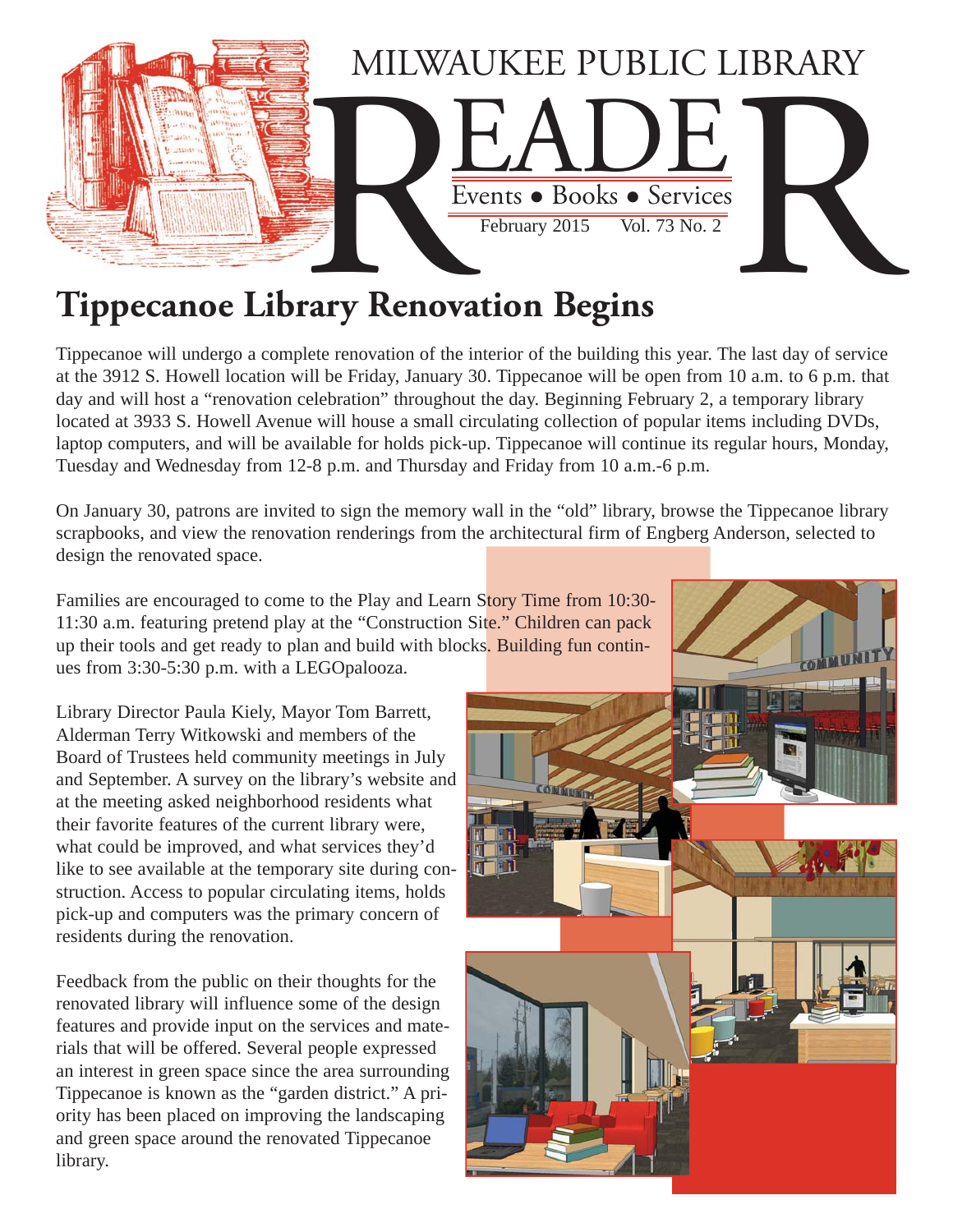# FROM THE



# DIRECTOR \_\_ PAULA A. KIELY IBRARY



When Milwaukee Public Library staff began discussing plans for MPL 2020, our new customer-driven strategic plan that began implementation last year, it led us to look at the history of many library services and programs in a new light. We did intensive research on how our customers use their library

today, and what they'll be looking for from us in the years ahead.

Our Mission statement: *Inspiration starts here – we help people read, learn and connect*, inspired our staff to look for new ways to serve our customers.

**Read** – Of course the library still offers access to free books, magazines and newspapers, but now we also offer free drop-in classes on how to use electronic devices to download books, music and movies for free from the library. BYOD: Bring Your Own Device drop-in help is available at the new East Branch, 2320 N. Cramer St. on Wednesdays from 6-7:30 p.m. and at Central Library, 814 W. Wisconsin Ave. on the second Saturday of the month from 2-3:30 p.m.

**Learn** – Did you know your library card gives you access to free online databases through the library's website? These are databases the library provides to our customers for free - like Brainfuse, a unique blend of tutoring, one-to-one homework help, statealigned skills building, test preparation, and writing assistance for students of all ages. There are even free online Gale Courses - 6 week classes on a wide variety of topics ranging from starting a small business to improving homeschooling skills to assisting aging parents. See the full list of databases available at mpl.org/databases/all/.

**Connect** – The library's meeting spaces have always been a vital part of our connection to the community. Milwaukee Public Library community rooms and conference rooms are available for use by the public when not being used by the library. Request a room using our new online reservation system at mpl.org/library/community\_and\_conference\_rooms/.

Join us in creating a city of readers and lifelong learners by visiting and making good use of your Milwaukee Public Library.

Faula



# **Black History Month**

## **Jali Kunda, African Drumming**

Learn about the drums of Africa and hear drumming performed by Keba Diabate and his band Jali Kunda. Washington Park - Tuesday, February 10, 6-7 p.m.

## **Black History Bingo**

Bingo, refreshments and prizes. Washington Park - Tuesday, February 3, 4-4:45, and repeated 5-5:45 p.m. Center Street - Thursday, February 12, 3:30-4:15 p.m.

# **Black History Month Teen Trivia**

Trivia, refreshments and prizes. Washington Park - Tuesday, February 3, 6:30-7:30 p.m. Center Street - Thursday, February 12, 4:30-5:30 p.m.

# **Black History Month Read-In**

Ald. Milele A. Coggs invites families to listen to heartfelt stories. Craft included. Light refreshments will be served. M.L. King - Wednesday, February 18, 5:30-6:30 p.m.

## **A History of Jazz in America**

America's own music presented by Carol V. Johnson. Villard Square - Wednesday, February 18, 5:30-7 p.m.

# **Art Like Faith Ringgold**

Create art inspired by award-winning author/illustrator Faith Ringgold, best known for her story quilts in *Tar Beach*.

Forest Home - Wednesday, February 18, 6-7 p.m. Zablocki - Monday, February 23, 6-7 p.m.

## **Black Cinema Film Series**

*The Black Power Mixtape 1967-1975* documentary. Washington Park - Tuesday, February 24, 5:30-7:30 p.m.



**Vision:** The Milwaukee Public Library is an anchor institution that helps build healthy families and vibrant neighborhoods – the foundation of a strong Milwaukee. **Mission:** Inspiration starts here – we help people read, learn, and connect.

Library Director ............................................................ Paula A. Kiely Board of Trustees .......................................................... John Gurda, president; Michele Bria, vice president; Supv. Theodore Lipscomb, financial secretary; Denise Callaway; Ald. Milele Coggs; Sharon Cook; Ald. Ashanti Hamilton; Ald. Nik Kovac; Chris Layden; Joan Prince; Dir. Mark Sain

MPL Foundation Board of Directors President ............ Arthur Harrington Friends of the Milwaukee Public Library President .... Marsha Huff

The Reader is published ten times per year by the Milwaukee Public Library to celebrate reading and share news about books, library services and events. The Reader is mailed to members of the Friends of the Milwaukee Public Library, distributed free at library locations and available at www.mpl.org. Call (414) 286-3572 or send

an e-mail with questions or comments to mailbox@mpl.org

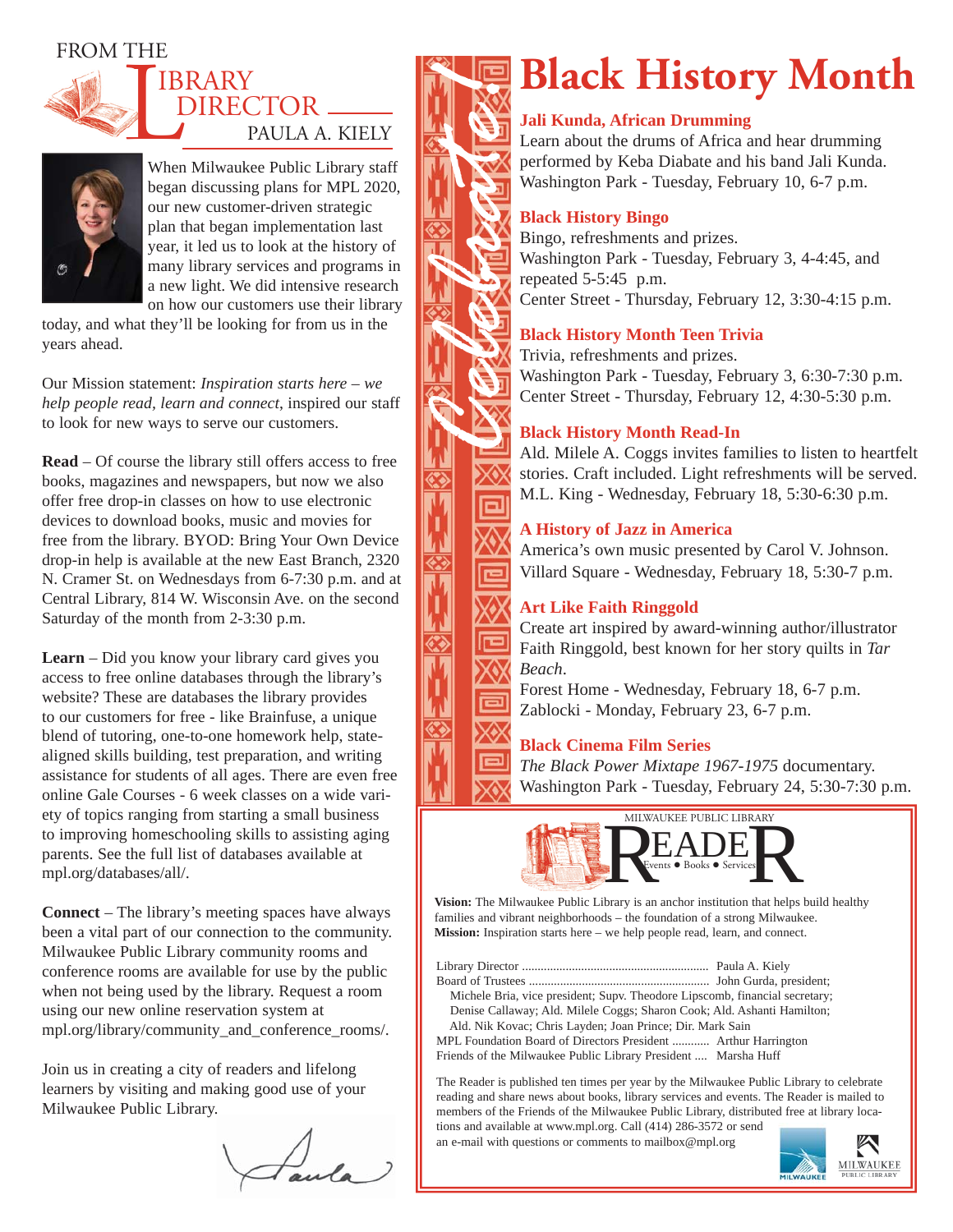

# **Welcome Friends Board Members**

The Friends of the Milwaukee Public Library Board of Directors would like to welcome new members June Davis and Matthew Fortman.

Special thanks to retiring members—Past Friends Secretary Barb Haig, and Friends Vice President Chris Merker—for many years of outstanding and dedicated service to The Milwaukee Public Library.

The library is grateful for the hardworking board of the Friends for their leadership and volunteer commitment working behind the scenes, planning fascinating programs, leading library tours and organizing book sales.

Thank You, Friends!

# **Take a Tour of Beautiful Central Library**

# **Join the Docent Tour of Conrad Schmitt Studios**

Through many phases of restoration, Conrad Schmitt Studios has been part of the effort to preserve historic Central Library as a cultural and architectural treasure for future generations.

On **February 11**, MPL Docents will tour Conrad Schmitt Studios to learn about how this group of artists and craftsmen became the "Caretakers of Milwaukee's Historic Buildings." A limited number of Friends members may also attend this free tour; reservations are required. Please call (414) 286-8720, or email Friends@mpl.org.

# **Save the Date**

**Spring Literary Luncheon** Please save the date of **Thursday, May 14** for the Friends of the Milwaukee Public Library Spring Literary Luncheon, featuring author Elizabeth Berg and her novel, *The Dream Lover* to be held at the Wisconsin Club. More information will follow in the March issue of The Reader.

Last year, hundreds of MPL visitors were treated to FREE guided tours of Central Library every Saturday which provided background on the architecture and history of the building. Central Library is listed on the National Register of Historic Places. Tours begin at 1:30 p.m. on Saturdays in the rotunda. To arrange for a special tour, please call (414) 286-TOUR. To learn more about becoming a docent, please call (414) 286-8720.





**Spring Sale: Coincides with Dr. Seuss' Birthday Celebration** Saturday, March 7, 9 a.m.-4 p.m. Central Library, 814 W. Wisconsin Ave., Bookseller Corridor

All proceeds from this sale benefit the Milwaukee Public Library. Friends members may enter sales 30 minutes before the public with current membership card. Please use the Eighth Street entrance and present your card.

**There will be a 2-for-1 sale in the Bookseller Used Book Store during the sale.**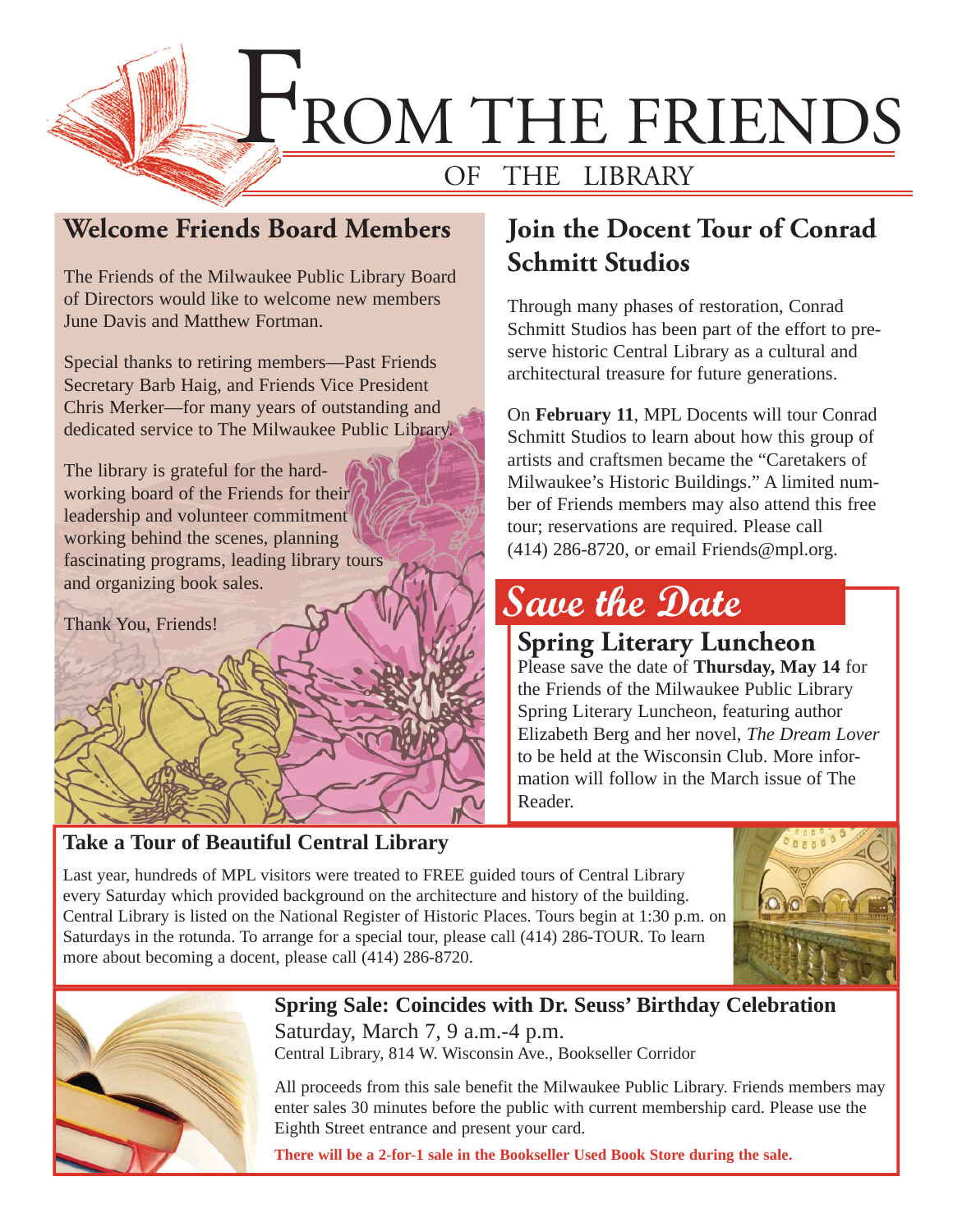

## **Landline** by Rainbow Rowell. Fiction. 2014.



Georgie struggles to balance family and G career. Husband Neal has had enough when she cancels their Christmas plans. With her marriage in shambles, Georgie uses a h vintage phone to speak to the college sweet[heart who became her husband and discover](https://encore.mcfls.org/iii/encore/record/C__Rb3760045)  h the reasons for her troubled marriage.

# **[Little Fixes: 54 Clever Ways to Extend the Life of Kids'](https://encore.mcfls.org/iii/encore/record/C__Rb3756653)**



**Clothes - Reuse, Recycle, Repurpose, Restyle** by Disney Powless. 646.406 P888. 2014.

Powless offers 54 tips for repurposing children's clothing. Simple ideas become costsaving alternatives to discarding clothes. Each tip is accompanied by step-by-step instructions and colorful illustrations.

#### **The Big Tiny: A Built-it-Myself Memoir** by Dee



Williams. 640.9 W722. 2014. *The Big Tiny* is more of an inspirational [story than an instructional story. Williams'](https://encore.mcfls.org/iii/encore/record/C__Rb3737461)  life changed in an instant at the age of 41 when she was diagnosed with a heart condition. She embarks on a simpler way of life by building an 84-square-foot home

containing just the essentials. containing just

#### **Written in My Own Heart's Blood** by Diana Gabaldon.



Fiction. 2014.

The eighth book in the *Outlander* series continues the story of Claire and Jamie, now in 1778 Philadelphia in the midst of a revolution. At heart a complex family drama, the series is a blend of romance, [magic, action and history including run-ins](https://encore.mcfls.org/iii/encore/record/C__Rb3706494)  with historical figures of the time.

## **The Serpent of Venice** by Christopher Moore. Fiction.



2014.

King Lear's fool, Pocket, travels to Venice—only to be drugged, walled-up, and left to die like Poe's Fortunato in *The Cask of Amontillado*. He escapes with the [help of several of Shakespeare's characters](https://encore.mcfls.org/iii/encore/record/C__Rb3739803)  in this hilarious mash-up of *Othello* and *The Merchant of Venice*.

## **Hotel Florida: Truth, Love, and Death in the Spanish**



**Civil War** by Amanda Vaill. 946.081 V132. 2014.

The Hotel Florida in Madrid was the wartime headquarters of the Spanish Loyalist government's international press bureau, and Vaill uses it as a focal point for a new perspective on the Spanish Civil War. The experiences of Arturo Barea and his corre-

[spondents reveal both the idealism and brutality of the war](https://encore.mcfls.org/iii/encore/record/C__Rb3736433)  that became a dress rehearsal for World War II.

# **[Bryant & May and the Bleeding Heart: A Peculiar](https://encore.mcfls.org/iii/encore/record/C__Rb3771706)**



**Crimes Unit Mystery** by Christopher Fowler. Mystery. 2014.

The newest in the series of London's most dysfunctional and unorthodox police unit. Curmudgeonly detective Arthur Bryant looks into the disappearance of the ravens from the Tower of London, while his urbane partner John May investigates a

modern recurrence of grave-robbing.

# **[Liar, Temptress, Soldier, Spy: Four Women Undercover](https://encore.mcfls.org/iii/encore/record/C__Rb3774351)**



**in the Civil War** by Karen Abbott. 973.785 A132. 2014.

A detailed look at the Civil War experiences of four women: socialite and Confederate sympathizer Rose O'Neal Greenhow; teenaged Belle Boyd, Confederate spy; Richmond abolitionist Elizabeth Van Lew; and Emma Edmonds,

who disguised herself as a man and served in the Union army.

**Leaving Time** by Jodi Picoult. Fiction. 2014.



Alice is a scientist studying elephant grief, living at an elephant sanctuary with her husband and daughter. One night, tragic circumstances leave a woman dead, and Alice missing. Years later her daughter Jenna sets out to determine what happened, [with the help of a private investigator and a](https://encore.mcfls.org/iii/encore/record/C__Rb3778716)  once-famous psychic.

*Contributed by Tippecanoe Library staff Chris Gawronski, Sue Gustafson, and Jennifer Hron.*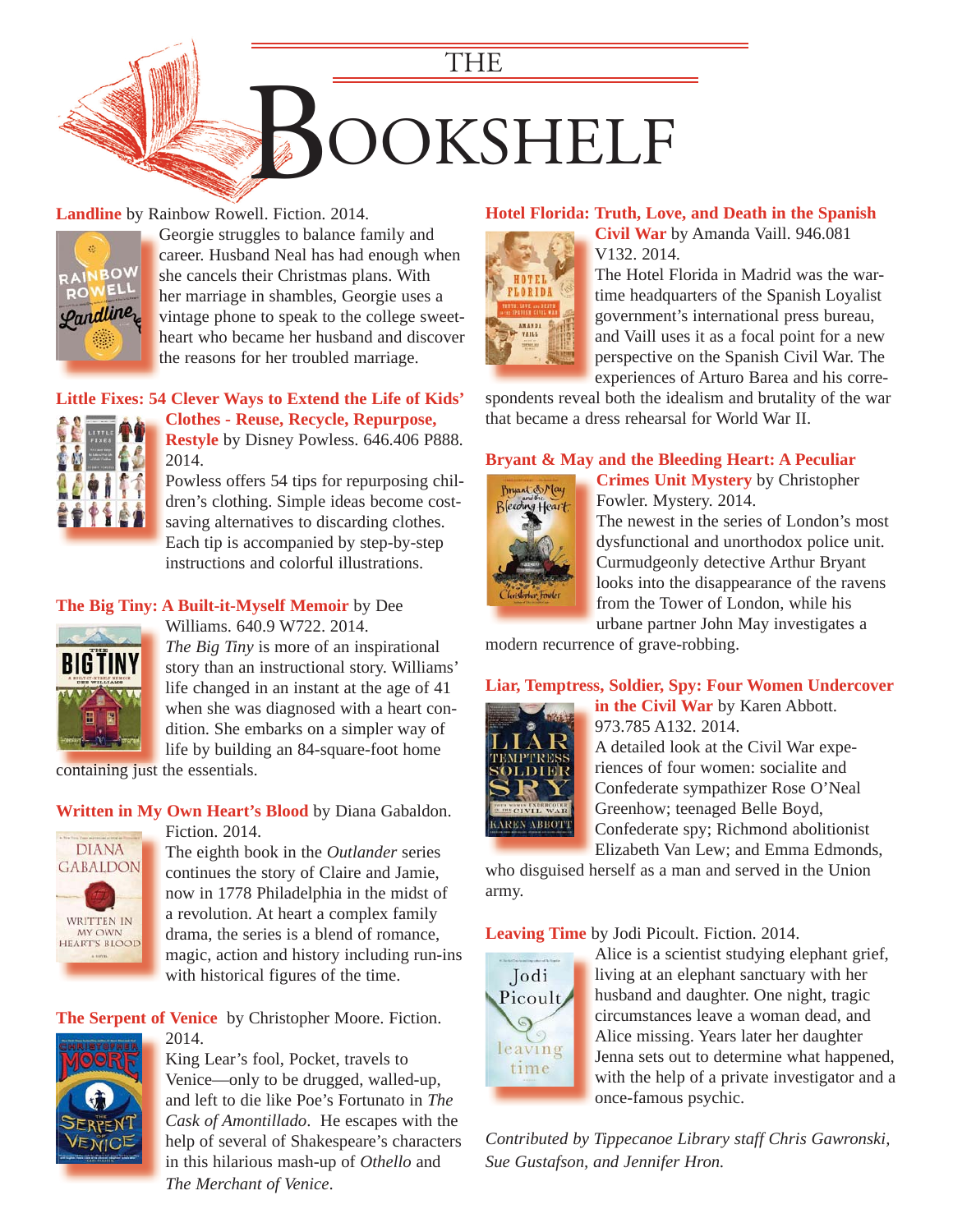

# **Wondrous Ways to Explore Wordplay!**

Milwaukee Public Library's Dr. Seuss celebrations are quickly approaching, so get geared up with wondrous wordplay!



Betty Brinn Children's Museum is taking wordplay literally with their newest exhibit, Word Headquarters.

This enriching exhibit supports child development

and shows the fun and playful side of words, reading, and technology based learning. Families can revel in interactive play including word games, role-play, digital activities and other fun designed to build literacy.

The Milwaukee Public Library will participate in the Betty Brinn Children's Museum special "Valentine Ice Cream Social" on **Saturday, February 14** and the official opening day of Word Headquarters. For more information on Betty Brinn Children's Museum's exhibit and events visit www.bbcmkids.org.

Present your Milwaukee Public Library Card at the Betty Brinn Children's Museum February 14-March 14 and

receive \$1 off regular price admission. (Not valid with any other offer.) Don't forget to extend the fun after



you leave Word Headquarters by checking out one of these wondrous wordplay books from your Milwaukee Public Library.



**ABC: Alphaprints** text by Sarah **A** Powell; created by Jo Ryan. (Ages 0-3) BRD POWELL. B

This ABC book combines letters, T rhyming and raised fingerprints to create charming illustrations and an c

[exceptionally fun way to explore the alphabet and build](https://encore.mcfls.org/iii/encore/record/C__Rb3713672)  vocabulary.



**The Book with No Pictures** by B.J. Novak. (Ages 4-8) PIC NOVAK. This completely picture-less picture book requires a reader (preferably an adult) willing to embrace the hilarious [text and create a comical and laugh-out](https://encore.mcfls.org/iii/encore/record/C__Rb3781966)loud story for children.



**Once Upon an Alphabet** by Oliver Jeffers. (Ages 5-8) PIC JEFFERS. Jeffers not only gives a word for each [letter, but a short story as well. Packed](https://encore.mcfls.org/iii/encore/record/C__Rb3769786)  with humor, wit, and a little mischief this is an alphabet book not to be missed.



Petey and Pru and the Hullabaloo by Ammi-Joan Paquette; illustrated by A Joy Ang. (Ages 4-7) PIC PAQUETT. J Hullabaloo to ballyhoo, this book of H mischief includes oodles of enriched m [vocabulary words that seem nonsensical](https://encore.mcfls.org/iii/encore/record/C__Rb3712685)  v but are in fact real.



Take Away the A: An Alphabeast of a **Book!** by Michaël Escoffier; illustrated **B** by Kris Di Giacomo. (Ages 6-9) b PIC ESCOFFI. P

In this clever spin on alphabet books, each letter of the alphabet is taken out of a word to create a new word. This [humorous ABC book will surely inspire](https://encore.mcfls.org/iii/encore/record/C__Rb3781202)  h readers to create their own wordplays.



**Wumbers: It's Words Cr8ed with Numbers!** wri10 by Amy Krouse **N** Rosenthal; illustr8ed by Tom Lichtenheld. R (Ages 6 & up) PIC ROSENTH. ( Letters and numbers are combined to L

[create words and present the fun challenge of deciphering](https://encore.mcfls.org/iii/encore/record/C__Rb3580806)  the cleverly crafted text.



 Save the date! Happy Birthday Dr. Seuss events kickoff at Milwaukee Public Library's Central Library on **Saturday, March 7, 10 a.m.-1 p.m.** View the Calendar of Events at www.mpl.org for times and locations of branch events.